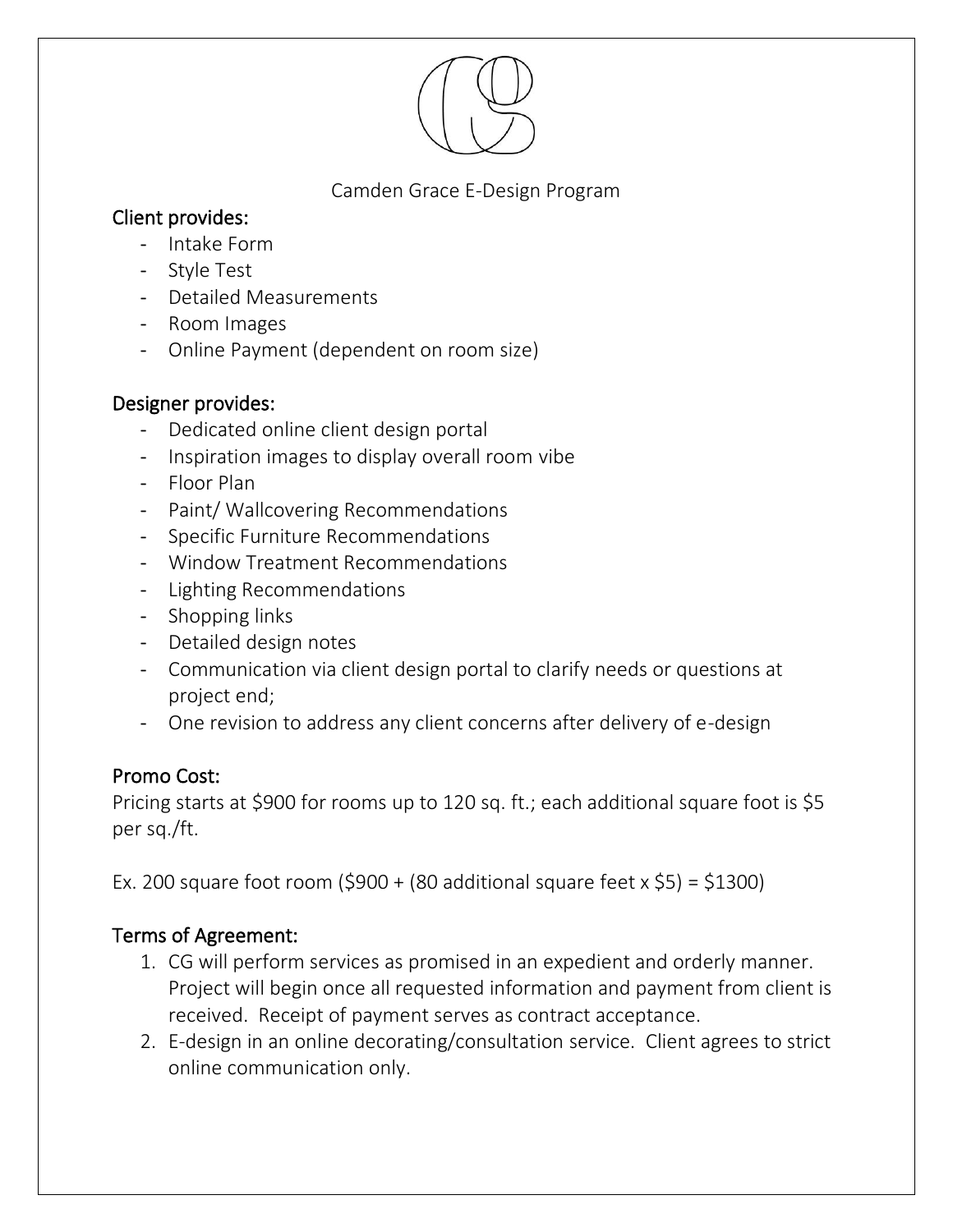

- 3. Client understands CG's work takes place within 4 weeks of receipt of all material. CG does not provide discounts/refunds, and will not perform services outside scope detailed above.
- 4. Client understands this is an online decorating/consultation service meant to be used as suggestions for space. Execution of the design is the sole responsibility of the Client and Client assumes all risks rand responsibilities related to purchasing, delivery, construction, installation, etc.
- 5. CG retains the rights to its design and reserves the right to use said designs for marketing purposes.

Signature

\_\_\_\_\_\_\_\_\_\_\_\_\_\_\_\_\_\_\_\_

\_\_\_\_\_\_\_\_\_\_\_\_\_\_\_\_\_\_\_\_

Date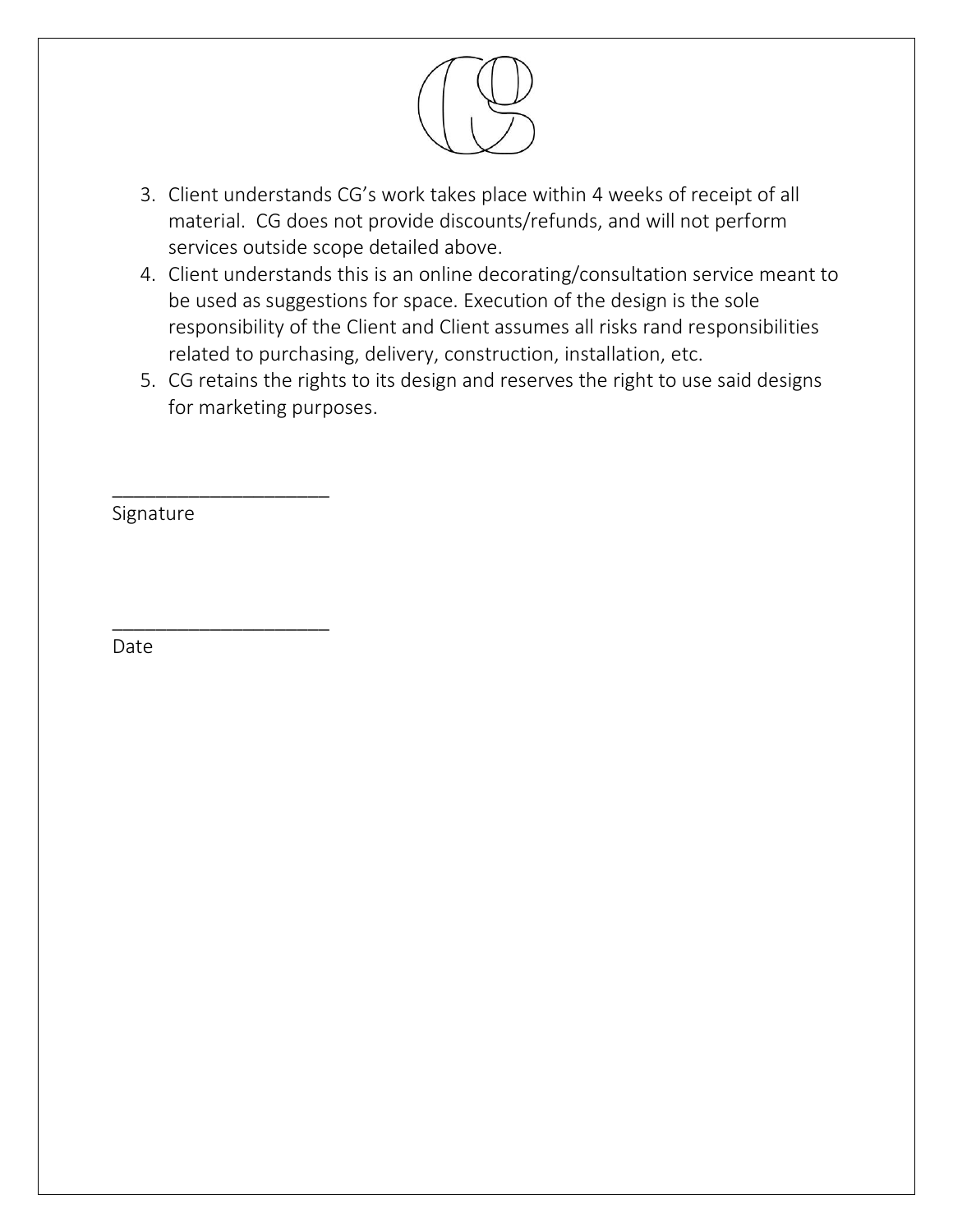

#### E-DESIGN EXAMPLE

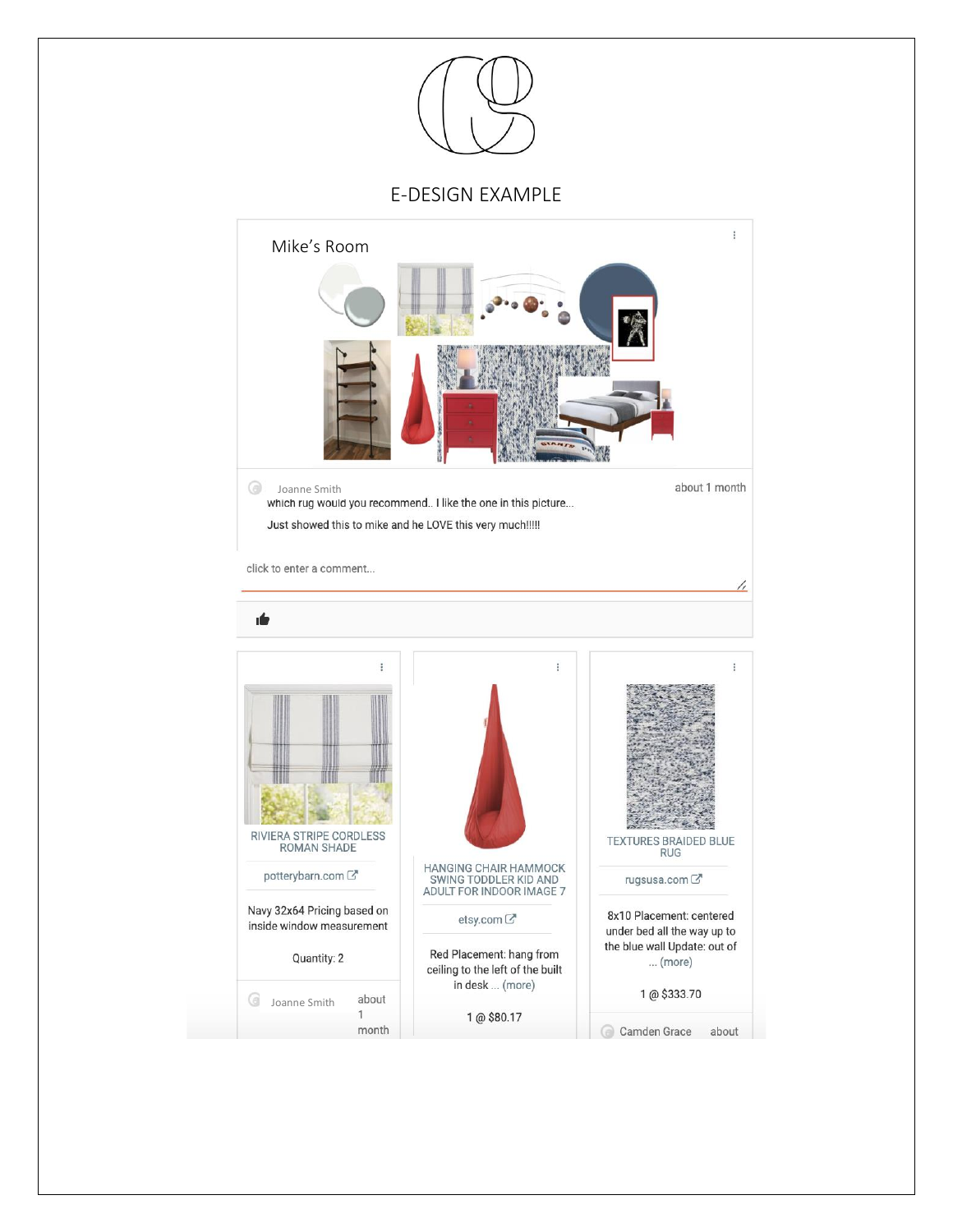

Name: E-mail: Project Address:

Space to be designed:

Square Footage of Space:

How long do you plan on living in space?

Who will be living in the space (include pets):

How do you envision using the space?

Biggest problem with the space?

What do you love about the space?

List pieces you own that must remain in design (provide dimensions):

New items you want that must be included in design:

## Colors you prefer (check all):

- Creams/ Whites/ Taupes
- Jewel colors (Navy, emerald, camel)

Pastels

Bright tones (cherry red, royal blue, grass green etc.)

Blues/ Nautical

Grays/Blacks/Metallics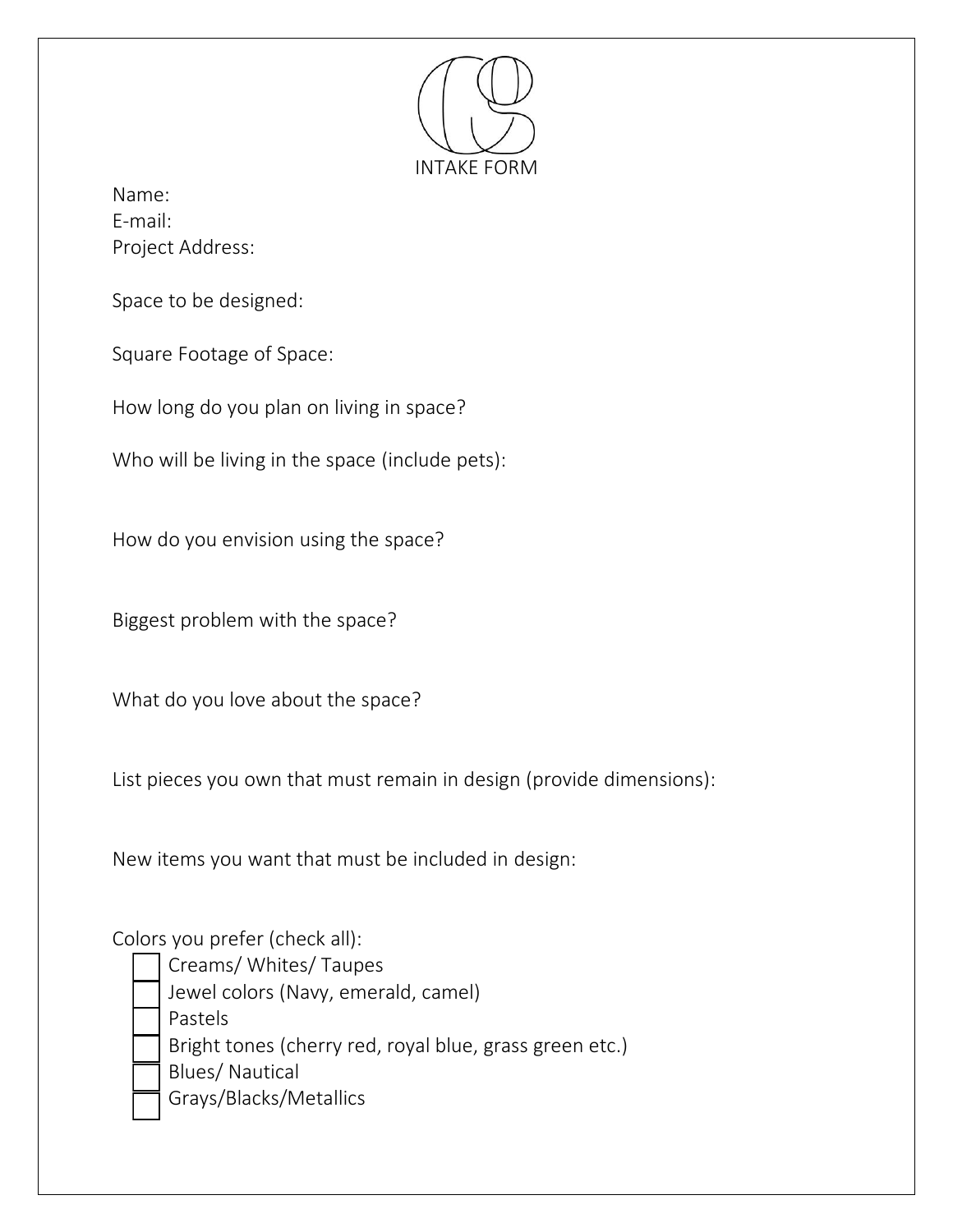

What are some of your favorite home/furniture stores or brands?

Now let's talk budget and quality of furnishings you prefer. These often go hand in hand.

If you were in the market for a sofa, which would you purchase?

\$600 Ikea sofa

\$2,000 Pottery Barn sofa

\$5,000 Restoration Hardware Sofa \$8,000 Custom Sofa

Are there any items you prefer to invest in?

Are there any items you prefer to save on?

What else should we know before we start designing?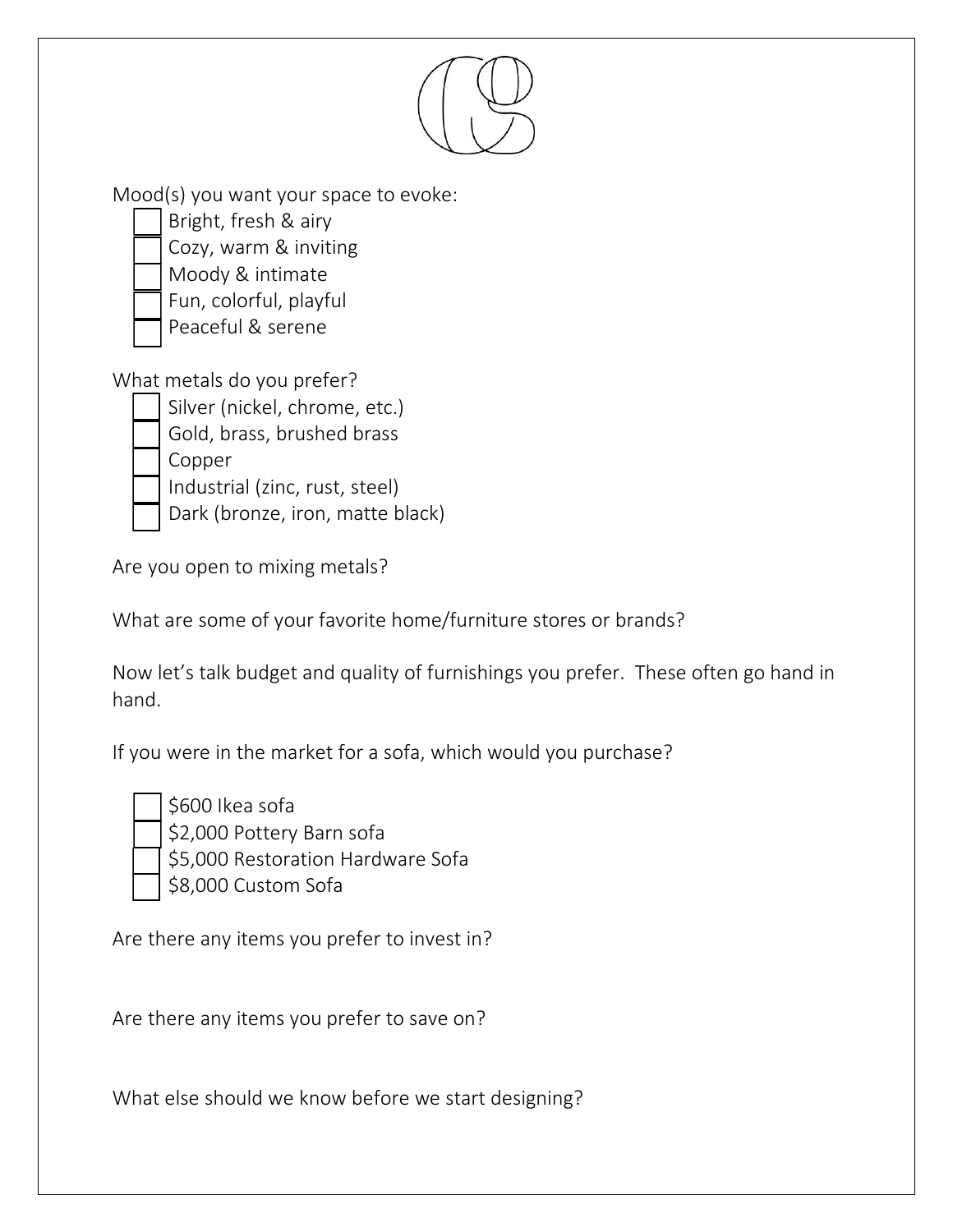

# STYLE TEST

To give us a sense of your style, please check all images that make you smile.

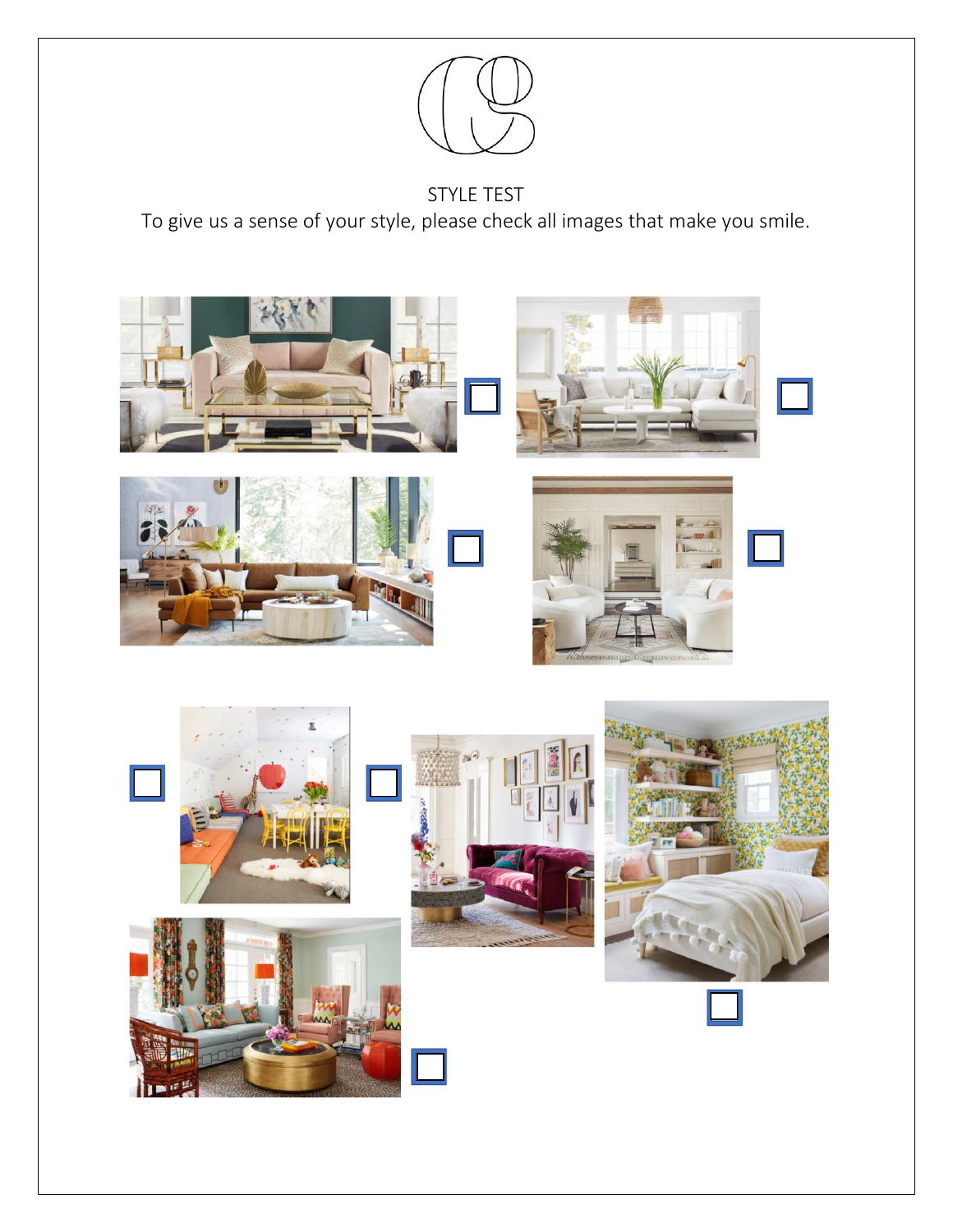





Thanks for taking our style test!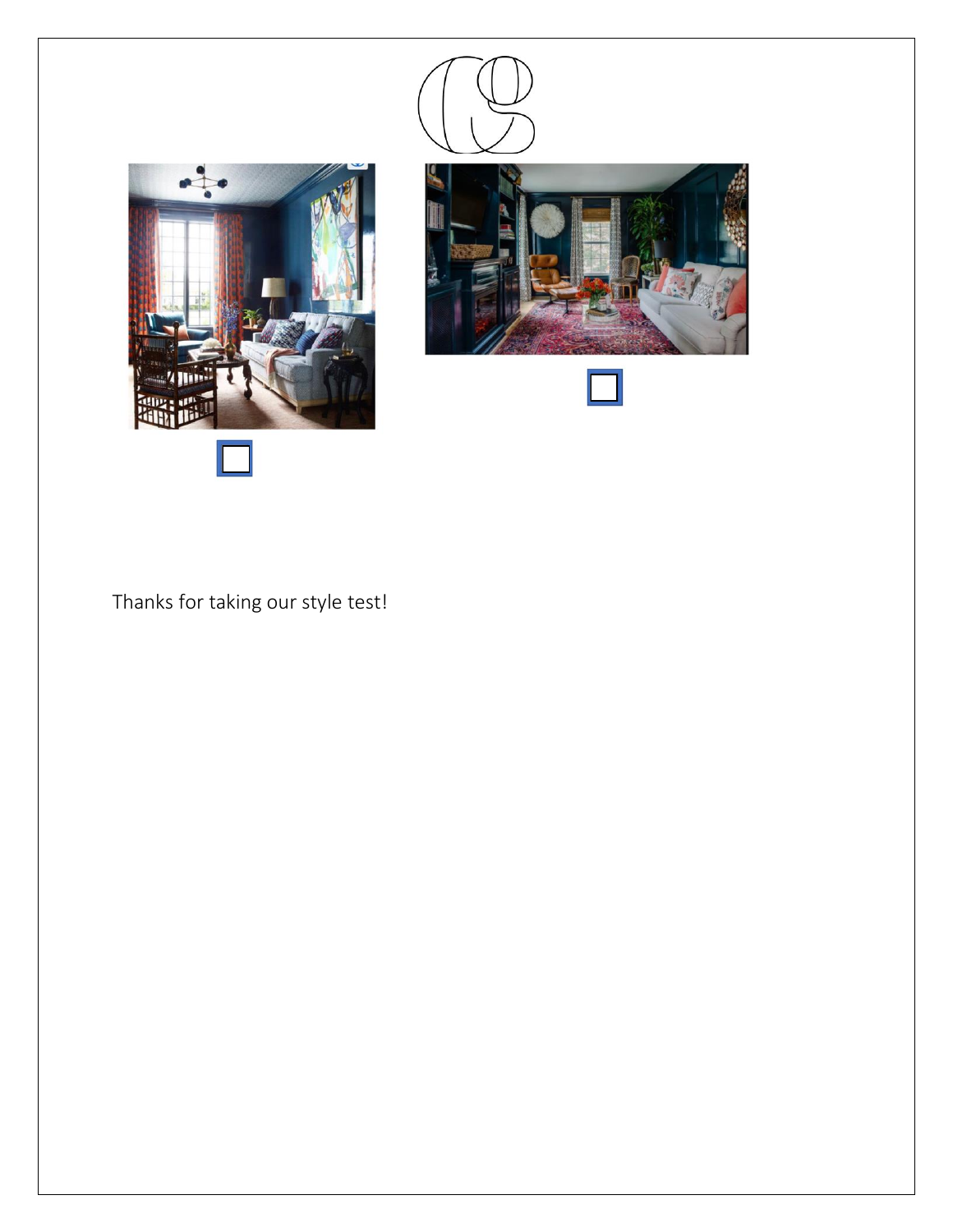

### MEASUREMENTS

Now it's time to sketch your room.

- 1) Provide: overall room dimensions with entire length of each wall
- 2) Include: ceiling height, windows, doors, built ins, radiators dimensions of any items that must stay, etc.

EXAMPLE

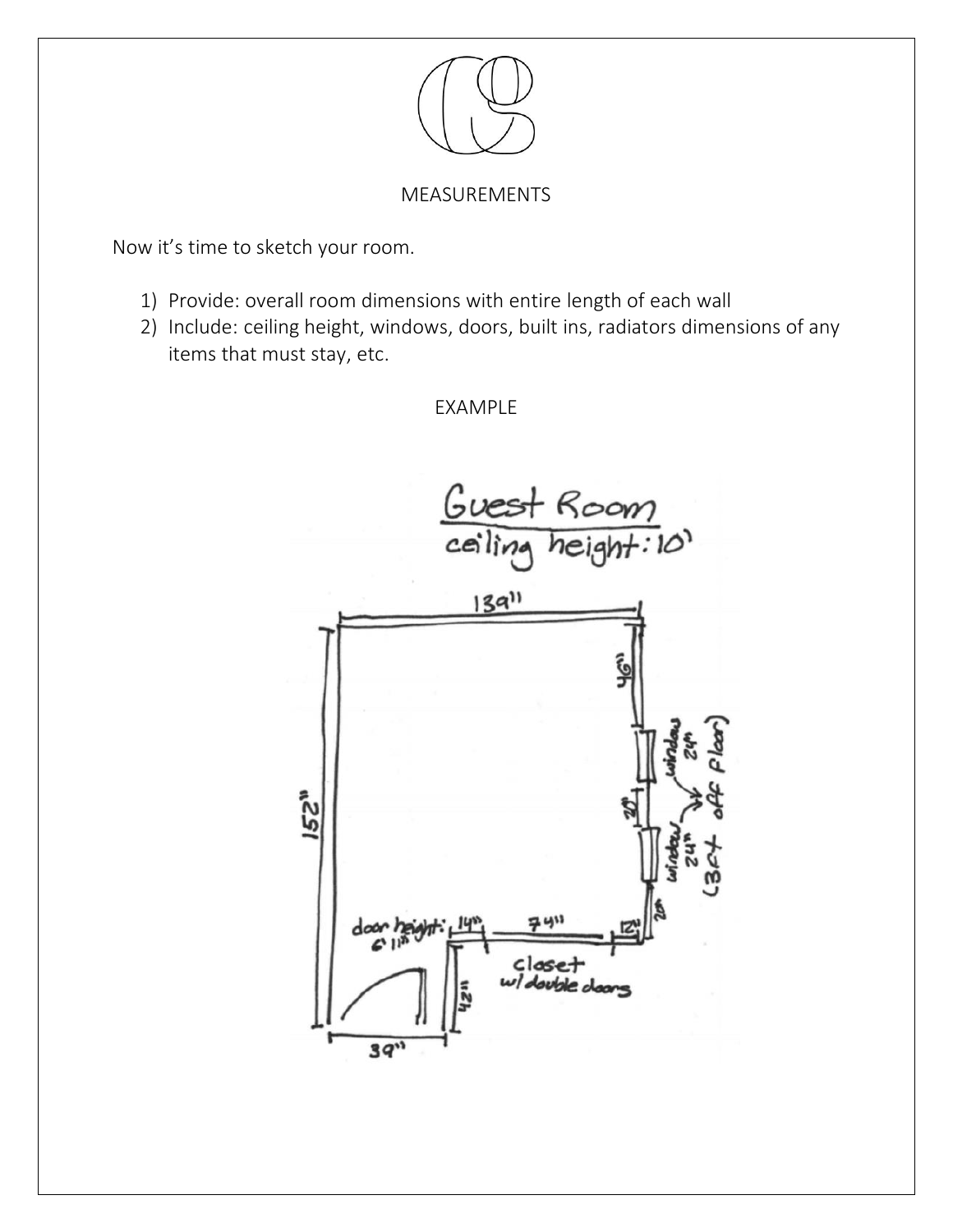

ROOM SKETCH